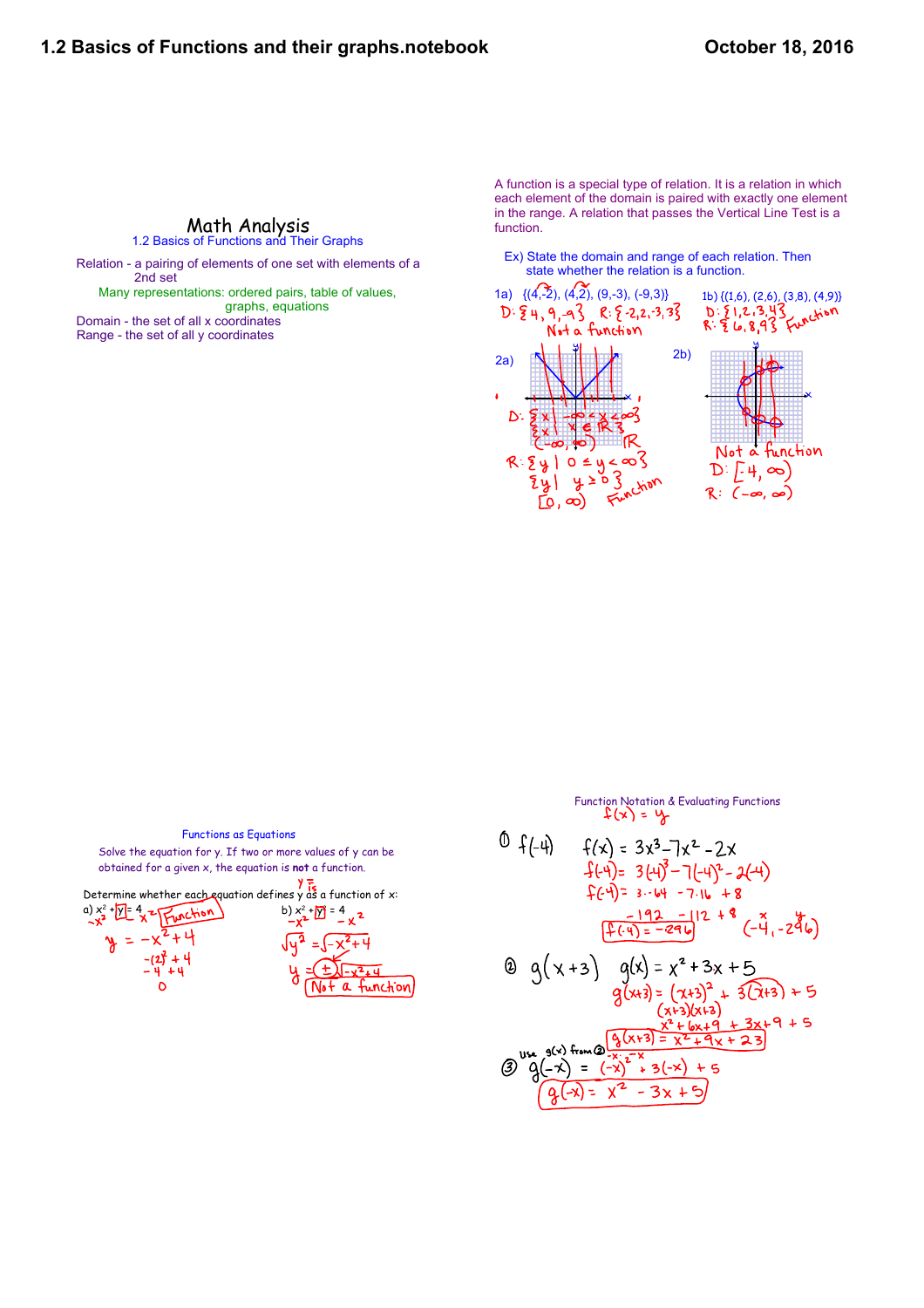Try this:  
\n
$$
f(2b+3) = x^{2}-2x+1
$$
\n
$$
f(2b+3) = (2b+3)^{2} - 2(2b+3) + 1
$$
\n
$$
\frac{4b^{2}+12b+9-4b-6}{4(3b+3)(2b+3)} + 1
$$
\n
$$
f(3b+3) = 4b^{2}+8b+4
$$



| its range.                  | Use the graph of the function to identify its domain and<br>its range Put answers in set and interval notation. | Use the graph of the function to identify its domain<br>its range Put answers in set and interval notation.<br>its range. |
|-----------------------------|-----------------------------------------------------------------------------------------------------------------|---------------------------------------------------------------------------------------------------------------------------|
| $.22 \times 1$<br>$1 - 2.3$ |                                                                                                                 | $-5 < x < \infty$<br>(-5,ထါ<br>,∞<br>$\infty$                                                                             |